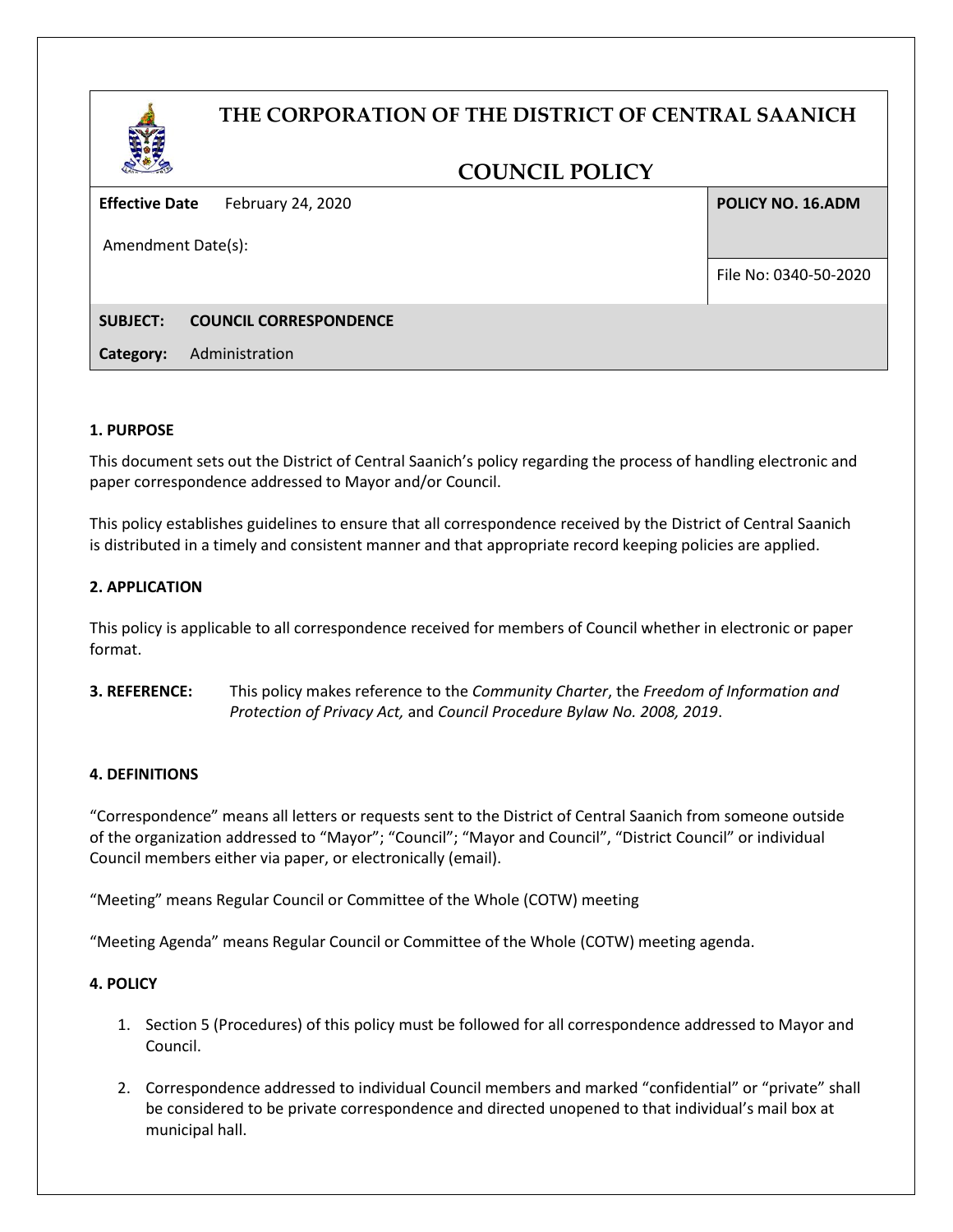# **Council Correspondence Policy**

- 3. All correspondence received by the District of Central Saanich will be filed, tracked and dispositioned in accordance with District of Central Saanich records management policies and procedures.
- 4. When electronic correspondence is received from members of the general public, staff will respond to senders informing them to whom their inquiry has been directed. All other electronic correspondence (ie. from an organization) will not require such a response.

# **5. PROCEDURES**

## **Correspondence addressed to Mayor and Council**

1. All correspondence received by the District will be date stamped and given to the Corporate Officer. The Corporate Officer will determine whether the correspondence must be circulated to other department managers and/or whether the item is to be added to an agenda. The deadline for inclusion on the next Regular Council agenda is noon on the Wednesday prior to the scheduled meeting date.

#### **Correspondence Received by the Mayor**

2. All correspondence addressed to the Mayor shall be received by the Mayor and dealt with at the Mayor's discretion and a copy as appropriate be directed to Councillors for information.

## **Correspondence Received by a Member of Council**

- 3. A Council member that has:
	- (a) received correspondence directly, or
	- (b) identified an item of correspondence from the electronic library

that they wish to bring forward for consideration by Council shall submit the correspondence to the Corporate Officer to be added to a Meeting Agenda in accordance with the procedures outlined in this policy.

## **Correspondence for Council Agenda**

- 4. Correspondence requiring an action to be taken (e.g. letter of support) by Council will be added to the agenda under Item No. 9 "*Correspondence – Action Required or Recommended*".
- 5. Any correspondence referred by the Corporate Officer for Council's information will be:
	- (a) itemized on Agenda Item No. 15 "*Correspondence – Receive for General Information*" and attached to the agenda package when the correspondence:
		- is a request for a specific action e.g. request for funds, support in principle
		- is a request for signage or traffic safety improvements
		- is a letter from individuals on a matter affecting the District where staff is responding and resolving the matter
	- (b) placed in the Council Correspondence electronic library when the correspondence is: an event invitation,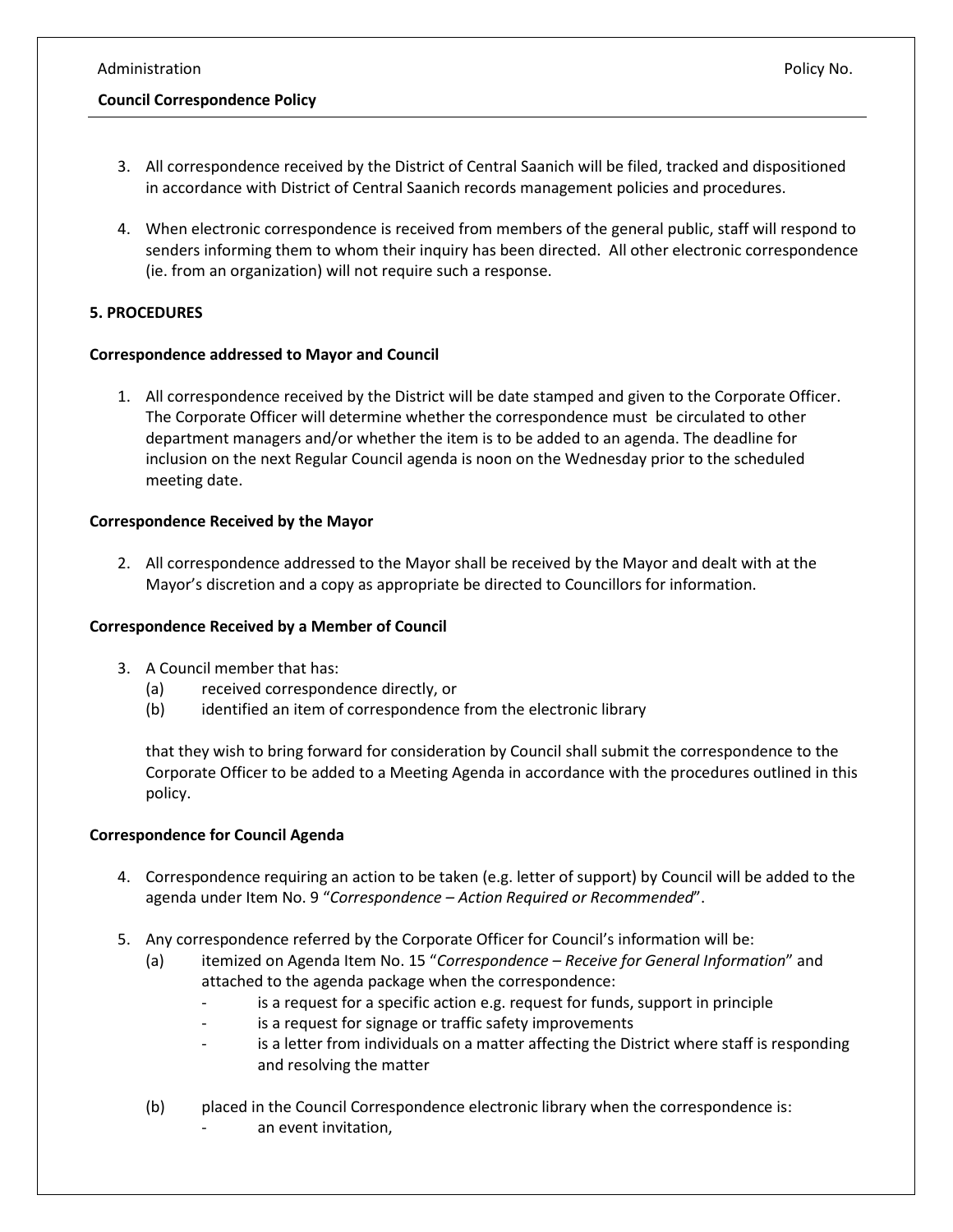#### **Council Correspondence Policy**

- request for support of a resolution to another body e.g. AVICC, UBCM, FCM
- from external organizations or a member of the public not requesting action (and not related to traffic safety)
- is related to an item already deliberated by Council except correspondence related to concluded public hearings
- newsletters, annual reports, conference information and updates
- a letter of thanks, appreciation or commendation
- correspondence that is outside the scope of the District
- 6. Correspondence related to operational matters, including letters of inquiry and/or complaints from the public will first be directed to the applicable staff for resolution and response. If the matter is not resolved, it will be escalated to the Chief Administrative Officer.
- 7. Should a Council member wish to consider a piece of correspondence in Section 15 "*Correspondence – Received for General Information"* elsewhere on the agenda, a motion to amend the Meeting Agenda is required when the agenda of said meeting is being considered forapproval.
- 8. Correspondence considered on a Meeting Agenda forms part of the public record and will be published. The author's name and address is relevant to Council's consideration of the matter and will be disclosed through this process, and the house number and any phone numbers or personal email addresses will be redacted pursuant to the *Freedom of Information and Protection of Privacy Act*.
- 9. In the event that correspondence requests consideration of a particular topic, without providing any background information or additional commentary, staff shall request additional supporting information from the letter writer(s) prior to placing the correspondence on the next available Regular Council Meeting agenda.
- 10. Correspondence regarding signage, roads, speed, or general traffic safety issues will be forwarded to the Central Saanich Traffic Advisory Committee for consideration and follow up and placed on a Regular Council Meeting agenda under Item No. 15 "*Correspondence – Receive for General Information"* with a staff comment advising of the referral to the Traffic Safety Committee.
- 11. Correspondence relating to a pending development application, a public hearing, or a matter that is awaiting a staff report for Council's consideration, will be held until that item is brought forward on a Meeting Agenda. At that time, the correspondence will be attached as background to the corresponding agenda item.
- 12. In the event Council has made a decision on a matter and/or referred the matter to a future process or meeting for further consideration, any further correspondence addressed to Council which may be received pertaining to that same matter shall be placed on the agenda of either the next Meeting when the matter is addressed.
- 13. Should correspondence be received, that in the opinion of the Corporate Officer or Chief Administrative Officer in consultation with the Mayor, is deemed to constitute inappropriate remarks about an individual(s) of Council or Municipal Staff, the Corporate Officer shall be authorized to not place that correspondence on the next Regular Council Meeting agenda pending the receipt of further advice as may be deemed appropriate.